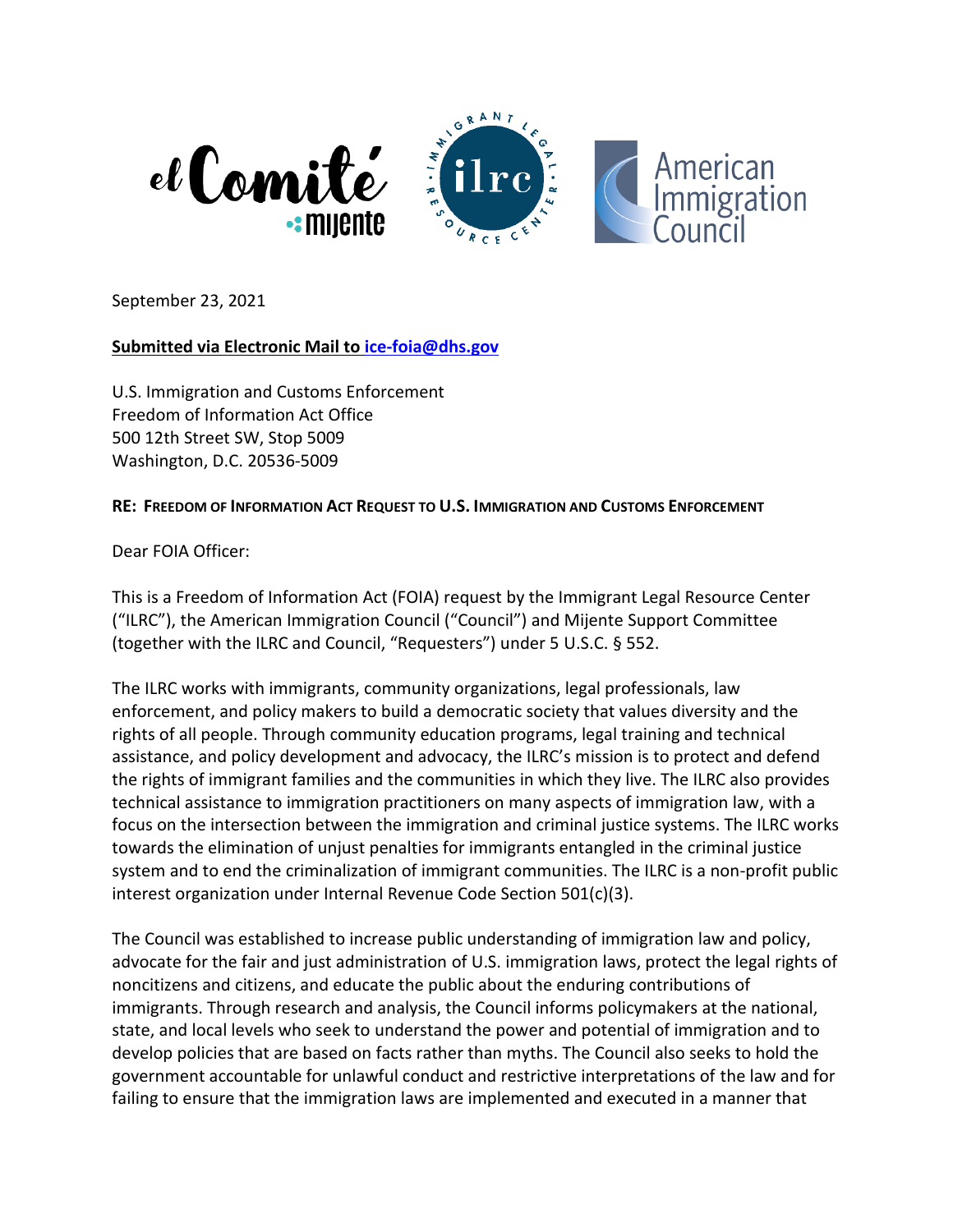comports with due process through the pursuit of transparency and impact litigation. The Council is a non-profit public interest organization under Internal Revenue Code Section 501(c)(3).

Mijente Support Committee is a national organization that coordinates and organizes with its members in several states to address issues relating to immigration enforcement and Latinx political participation.

### **I. Request for Records**

We request the following records and information:

- Records created by the U.S. Department of Homeland Security ("DHS") providing operational guidance regarding the process for ICE Field Office Directors or Special Agents in Charge to review and approve civil immigration enforcement actions against individuals outside of the interim enforcement and removal priorities ("Interim Enforcement Priorities") provided in the Jan. 20, 2021 memorandum from Acting Secretary David Pekoske entitled "*Review of and Interim Revision to Civil Immigration Enforcement and Removal Policies and Priorities*" ("Pekoske memorandum")<sup>1</sup> and the directive from Acting ICE Director Tae Johnson on February 18, 2021 entitled "*Interim Guidance: Civil Immigration Enforcement and Removal Priorities*." ("Johnson memorandum"). 2
- All ICE agents' (including 287(g) designated officers and contractors) requests for approval of enforcement actions outside of the Interim Enforcement Priorities, including written justifications for the requests, as well as the approvals, denials or other responses to those requests, pursuant to the process created by the Pekoske memo and the Johnson memo.
- Data regarding each request for approval of enforcement actions outside of the Interim Enforcement Priorities. For each request, please provide:
	- o The date of each request
	- o The field office to which the request was directed
	- o The date of the response to the request

<sup>1</sup> Memorandum from David Pekoske, Acting Secretary, to Troy Miller, Tae Johnson, and Tracey Renaud on *Review of and Interim Revision to Civil Immigration Enforcement and Removal Policies and Priorities* (Jan. 20, 2021), [https://www.dhs.gov/sites/default/files/publications/21\\_0120\\_enforcement-memo\\_signed.pdf.](https://www.dhs.gov/sites/default/files/publications/21_0120_enforcement-memo_signed.pdf) On September 15, 2021, the Fifth Circuit Court of Appeals partly stayed the preliminary injunction issued by the Southern District of Texas blocking the enforcement of this policy. *State of Texas et al v. United States et al.*, No. 21-40618 (5th Cir. Sept. 15, 2021). The Fifth Circuit's decision allows for ICE to continue to apply the enforcement and removal priorities.

<sup>2</sup> Memorandum from Tae Johnson, Acting Director, to ICE Employees on *Interim Guidance: Civil Immigration Enforcement and Removal Priorities* (Feb. 18, 2021),

[https://www.ice.gov/doclib/news/releases/2021/021821\\_civil-immigration-enforcement\\_interim-guidance.pdf.](https://www.ice.gov/doclib/news/releases/2021/021821_civil-immigration-enforcement_interim-guidance.pdf)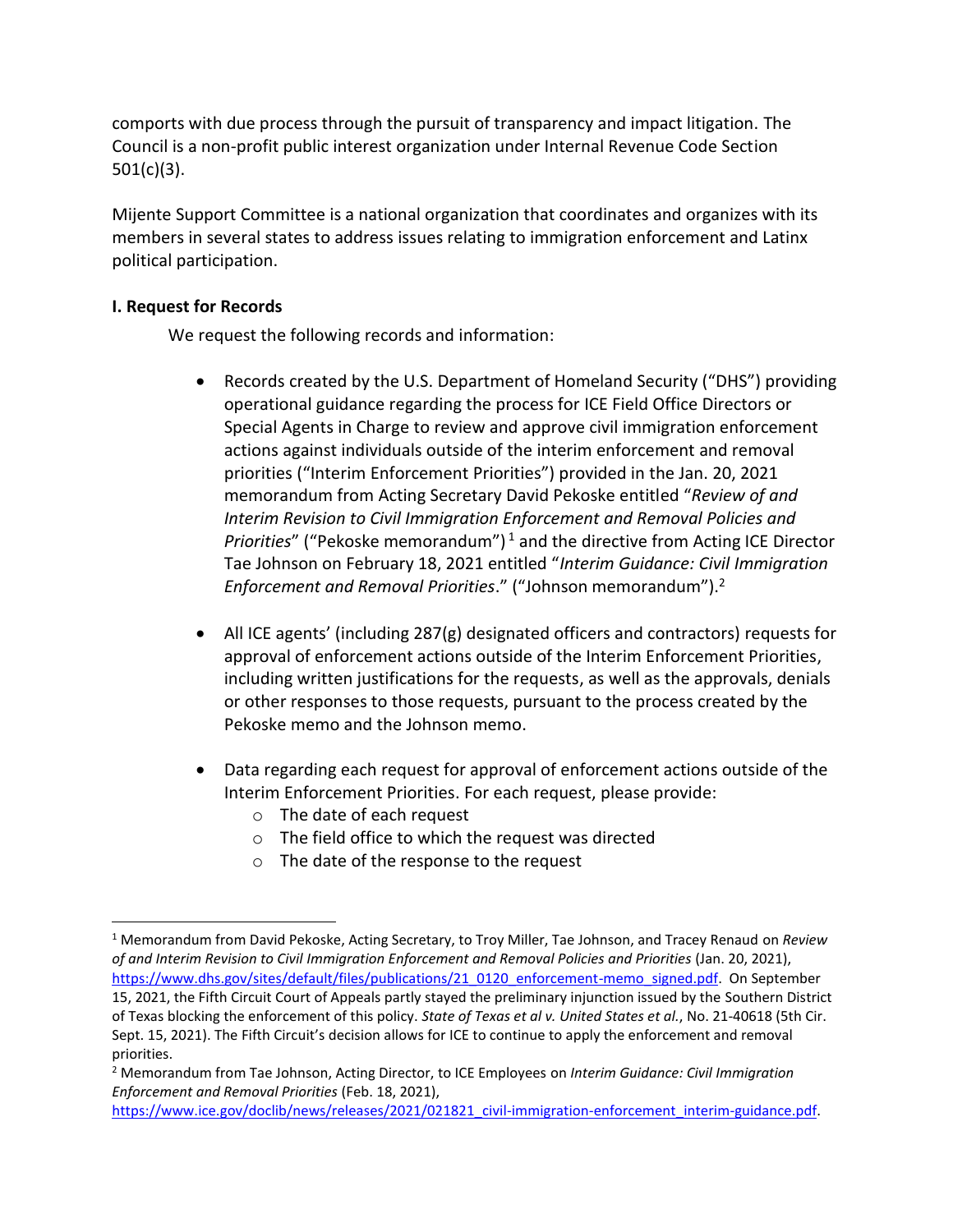- $\circ$  The decision to approve or deny the request or any other decision related to the request.
- Records providing the total number of pre-approval requests for enforcement actions, including how many were made from each field office and how many were approved or denied by each field office per month, since January 20, 2021.
- Forms or templates created or used by ICE officers to request approval of enforcement actions.

Requesters do not seek the names or contact information of individuals or other exempt personal identifiable information of people referenced in the records requested herein. If any of the requested records contain exempt personal identifiable information, Requesters ask that said personal identifiable information be redacted in a manner as to ensure that the maximum relational information contained within the records is provided. Nothing in this request should be construed as a waiver of Requesters' right to challenge any redactions made on the basis of personal identifiable information, including in the event of litigation regarding this FOIA request.

Unless otherwise stated, all requests for "records" refer to all physical or electronic records that were prepared, received, transmitted, collected, or maintained by ICE, including documents, meeting notes and minutes, lists of meeting participants, electronic (emails) and paper correspondence, legal research, legal opinions, letters, drafts, internal agency guides, regulations, memoranda, and spreadsheets. Furthermore, the scope of the search should not be limited to ICE-originated records and should be construed to include records that are currently in the possession of any U.S. government contractors for purposes of records management. Records should be provided in electronic format wherever possible.

# **II. Request for Fee Waiver**

Under the FOIA, we request a waiver of fees.<sup>3</sup> A fee waiver requires that: (1) "disclosure of the information is in the public interest because it is likely to contribute significantly to public understanding of the operations or activities of the government;" and (2) the request "is not primarily in the commercial interest of the requestor." 4

The public interest criteria is satisfied when (1) the request concerns operations or activities of the government; (2) disclosure is likely to contribute to an understanding of government operations or activities; (3) disclosure contributes to an understanding of the subject by the

<sup>3</sup> 5 U.S.C. § 552 (West 2017).

<sup>4</sup> *See id.*; *Larson v. C.I.A.*, 843 F.2d 1481, 1483 (D.C. Cir. 1988) (holding a public interest must be identified with "reasonable specificity"); *McClellan Ecological Seepage Situation v. Carlucci*, 835 F.2d 1282, 1285 (9th Cir. 1987) (holding that requestors must explain with reasonable specificity how disclosure will contribute to public understanding); 6 C.F.R. § 5.11(k)(1).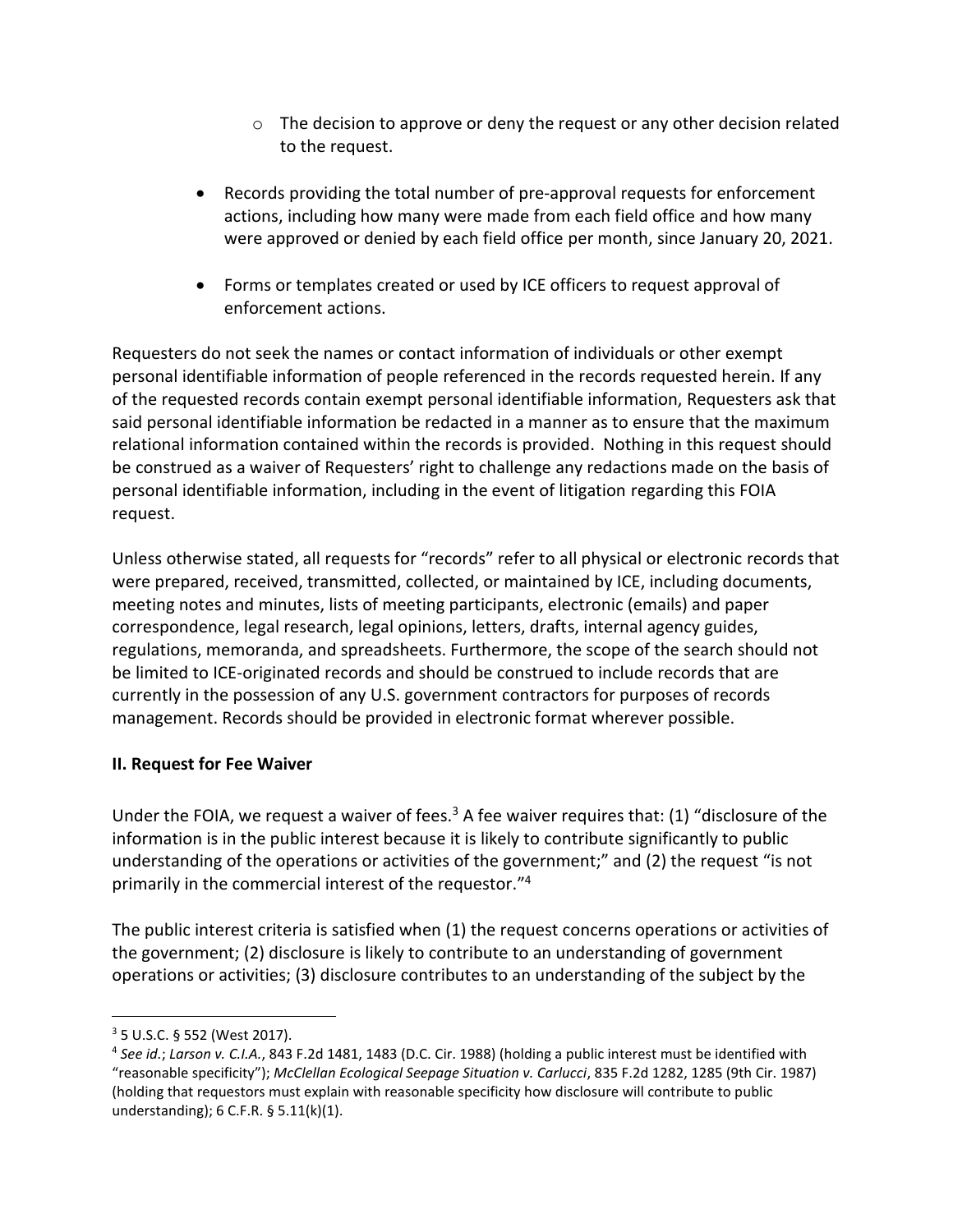public at large; and (4) disclosure is likely to contribute significantly to such understanding.<sup>5</sup> This request meets all four of these criteria.

# **A. Disclosure Will Contribute to Understanding ICE Operations**

Requesters seek to use the requested information to: (a) inform advocates about immigrant enforcement patterns for the purpose of upholding immigrant rights; (b) enable oversight of agency actions and monitor compliance with federal policies across various field offices to ensure consistency and adherence to the protocols announced by the agency; and (c) collaborate with media organizations to disseminate information about immigration enforcement to the public.

This request clearly concerns the operations and activities of the government, in this case, ICE, a federal agency subcomponent of the DHS. Disclosure of these records will contribute to the understanding of government operations in several ways. The records will enable advocates and the public to discern the type of cases the agency prioritizes for enforcement action; to ascertain whether the agency abides by its own policy directives; and the extent of actual supervision and accountability within the agency. The records requested will expand and improve public understanding of immigration enforcement and allow the public to have clearer expectations regarding ICE policies and operations in light of policy changes from one administration to another.

Disclosure of these records will contribute to the understanding of immigration enforcement by the public at large because the records will explain the agency's implementation of its own new enforcement guidance. Policymakers and community members impacted by immigration enforcement are acutely interested in changes to civil enforcement and removal policies.

The Requesters employ multiple channels of communication and platforms to disseminate information obtained in response to the public.

The ILRC has demonstrated the expertise and technical ability to understand, digest, summarize, and disseminate responsive information obtained from ICE as a result of FOIA requests. The ILRC has been particularly involved in informing and educating the public about the DHS Enforcement Priorities and their implications and interpretation, as well as monitoring the agency's compliance with those priorities. The ILRC has produced explanatory materials, practice advisories, and trainings meant to inform advocates and attorneys about what to expect and how to advise their clients with regards to enforcement policy, as well as educating the public about the DHS Enforcement Priorities and their implications and interpretation.<sup>6</sup>

<sup>5</sup> 6 C.F.R. § 5.11(k)(2) (2017) (DHS regulations outlining criteria for responses to requests for fee waivers under FOIA); *See also Judicial Watch, Inc. v. U.S. Dep't of Justice*, 365 F.3d 1108, 1126 (D.C. Cir. 2004) (citing 28 C.F.R. §  $16.11(k)(2)$ ).

<sup>&</sup>lt;sup>6</sup> Immigrant Legal Resource Center, Immigrant Defense Project, and National Immigration Project of the National Lawyers Guild, *Advocating for Clients under the Biden Administration's Interim Enforcement Priorities*, (March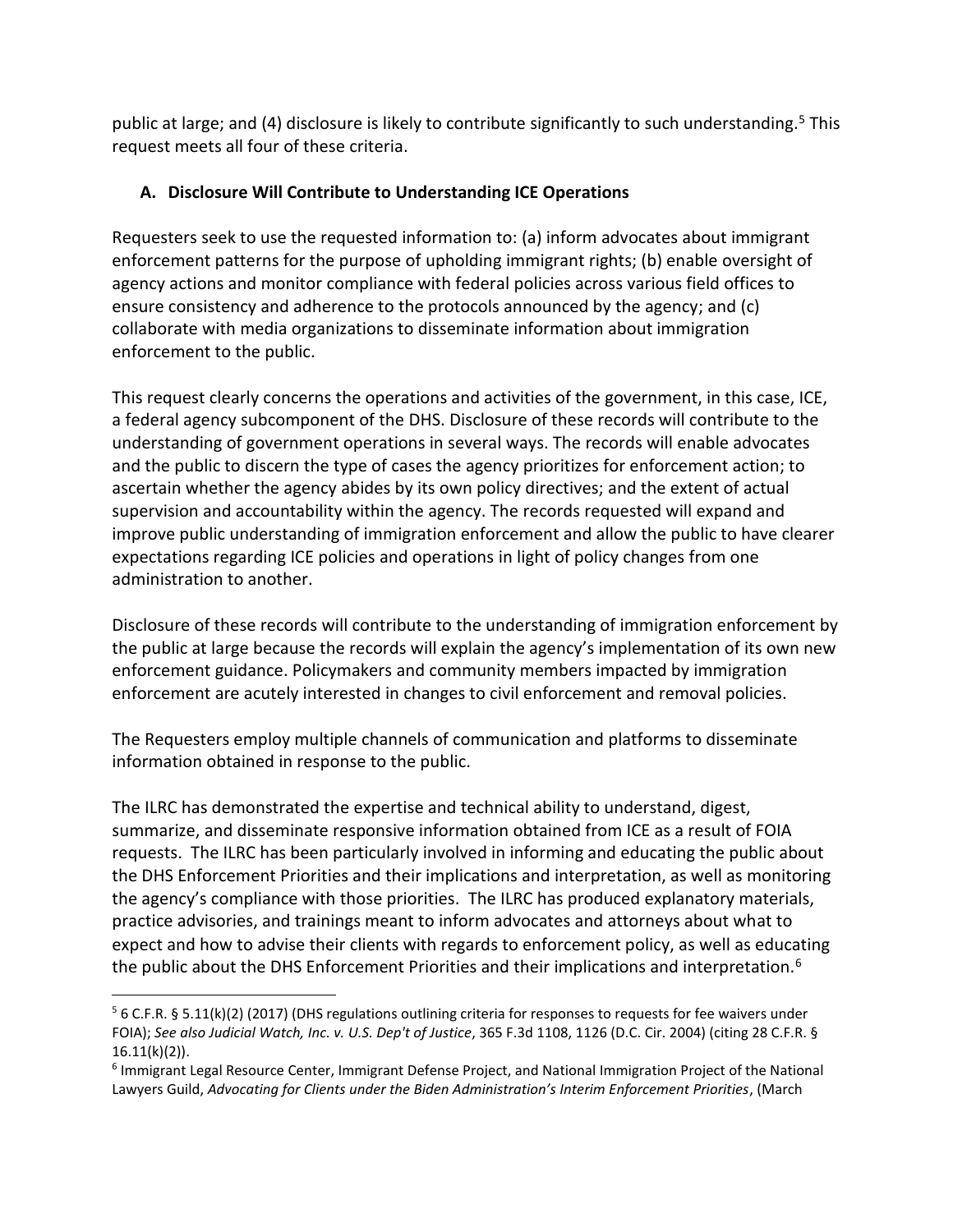Through mailing lists, social media, $7$  and the organization's webpage at www.ilrc.org, the ILRC shares reports, graphics, advisories, and other documents explaining various aspects of the immigration system. The ILRC has used previous FOIA records to produce a national map of local policies on immigration enforcement, as well as several explanatory reports. $8$ 

Similarly, the Council regularly synthesizes and publishes information about governmental operations obtained from FOIA requests on its publicly accessible website. This information is shared with the public in the form of summaries with links to government documents, reports, fact sheets and practice materials.<sup>9</sup> In calendar year 2020, the Council's website received more than 2.4 million pageviews from more than 1.4 million visitors. The Council also regularly shares information with national print and news media and plans to distribute information obtained from these FOIA disclosures to interested media.

Mijente Support Committee has demonstrated its capacity to use FOIA information to inform the public about immigration enforcement. For example, Mijente Support Committee and the Detention Watch Network filed FOIA litigation over ICE's Operation Mega, and published the resulting documents in context on a webpage dedicated to this topic.<sup>10</sup> In partnership with other organizations, Mijente Support Committee has also published several reports seeking to advance the public's knowledge on the surveillance technology used by ICE and the companies profiting from that relationship.<sup>11</sup> These reports are readily available through Mijente Support Committee's website to members of the public. Mijente Support Committee also utilizes its

[https://mijente.net/icepapers/.](https://mijente.net/icepapers/)

<sup>2021</sup>[\) https://www.ilrc.org/advocating-clients-under-biden-administration%E2%80%99s-interim-enforcement](https://www.ilrc.org/advocating-clients-under-biden-administration%E2%80%99s-interim-enforcement-priorities)[priorities;](https://www.ilrc.org/advocating-clients-under-biden-administration%E2%80%99s-interim-enforcement-priorities) Immigrant Legal Resource Center, Immigrant Defense Project, and National Immigration Project of the National Lawyers Guild, *Practice Advisory for Criminal Defense Attorneys: The Biden Administration's Interim Enforcement Priorities*, (March 2021) [https://www.ilrc.org/practice-advisory-criminal-defense-attorneys-biden](https://www.ilrc.org/practice-advisory-criminal-defense-attorneys-biden-administration%E2%80%99s-interim-enforcement-priorities)[administration%E2%80%99s-interim-enforcement-priorities;](https://www.ilrc.org/practice-advisory-criminal-defense-attorneys-biden-administration%E2%80%99s-interim-enforcement-priorities) Immigrant Legal Resource Center, Immigrant Defense Project, and National Immigration Project of the National Lawyers Guild, *Advocating for Clients in Removal Proceedings Using the OPLA Prosecutorial Discretion Memo*, (March 2021[\) https://www.ilrc.org/advocating-clients](https://www.ilrc.org/advocating-clients-removal-proceedings-using-opla-prosecutorial-discretion-memo)[removal-proceedings-using-opla-prosecutorial-discretion-memo.](https://www.ilrc.org/advocating-clients-removal-proceedings-using-opla-prosecutorial-discretion-memo)

<sup>&</sup>lt;sup>7</sup> Twitter.com, @the\_ILRC[, https://twitter.com/the\\_ILRC;](https://twitter.com/the_ILRC) Facebook.com, Immigrant Legal Resource Center (ILRC), [https://www.facebook.com/immigrantlegalresourcecenter/;](https://www.facebook.com/immigrantlegalresourcecenter/) Instagram.com, [https://www.instagram.com/the\\_ilrc.](https://www.instagram.com/the_ilrc) 8 See [www.ilrc.org/local-enforcement-map;](http://www.ilrc.org/local-enforcement-map) Lena Graber and Nikki Marquez, Searching for Sanctuary, *ILRC* (2016), available a[t https://www.ilrc.org/searching-sanctuary;](https://www.ilrc.org/searching-sanctuary) Lena Graber, Kemi Bello, Nikki Marquez, and Krsna Avila, The Rise of Sanctuary, *ILRC* (2018), available at [https://www.ilrc.org/rise-sanctuary.](https://www.ilrc.org/rise-sanctuary)

<sup>9</sup> *See, e.g.*, American Immigration Council, *The Electronic Nationality Verification Program: An Overview* (Jan. 26, 2021), [https://www.americanimmigrationcouncil.org/research/electronic-nationality-verification-program](https://www.americanimmigrationcouncil.org/research/electronic-nationality-verification-program-overview)[overview;](https://www.americanimmigrationcouncil.org/research/electronic-nationality-verification-program-overview) Guillermo Cantor et al., *Changing Patterns of Interior Immigration Enforcement in the United States, 2016 -2018*, American Immigration Council (July 1, 2019),

[https://americanimmigrationcouncil.org/research/interior-immigration-enforcement-united-states-2016-2018;](https://americanimmigrationcouncil.org/research/interior-immigration-enforcement-united-states-2016-2018) American Immigration Council, *Stays of Removal Responses from EOIR* (May 2019),

[https://americanimmigrationcouncil.org/sites/default/files/foia\\_documents/board\\_of\\_immigration\\_appeals\\_inter](https://americanimmigrationcouncil.org/sites/default/files/foia_documents/board_of_immigration_appeals_interpretation_of_stay_of_removal_foia_production.pdf) [pretation\\_of\\_stay\\_of\\_removal\\_foia\\_production.pdf;](https://americanimmigrationcouncil.org/sites/default/files/foia_documents/board_of_immigration_appeals_interpretation_of_stay_of_removal_foia_production.pdf) Guillermo Cantor & Walter Ewing, *Still No Action Taken: Complaints Against Border Patrol Agents Continue to Go Unanswered*, American Immigration Council (Aug. 2017) (examining records of alleged misconduct by Border Patrol employees), [http://bit.ly/Council\\_StillNoActionTaken.](http://bit.ly/Council_StillNoActionTaken)  $10$  Blueprint for Terror: How ICE Planned its Largest Immigration Raid in History, available at

<sup>11</sup> Se[e https://notechforice.com/.](https://notechforice.com/)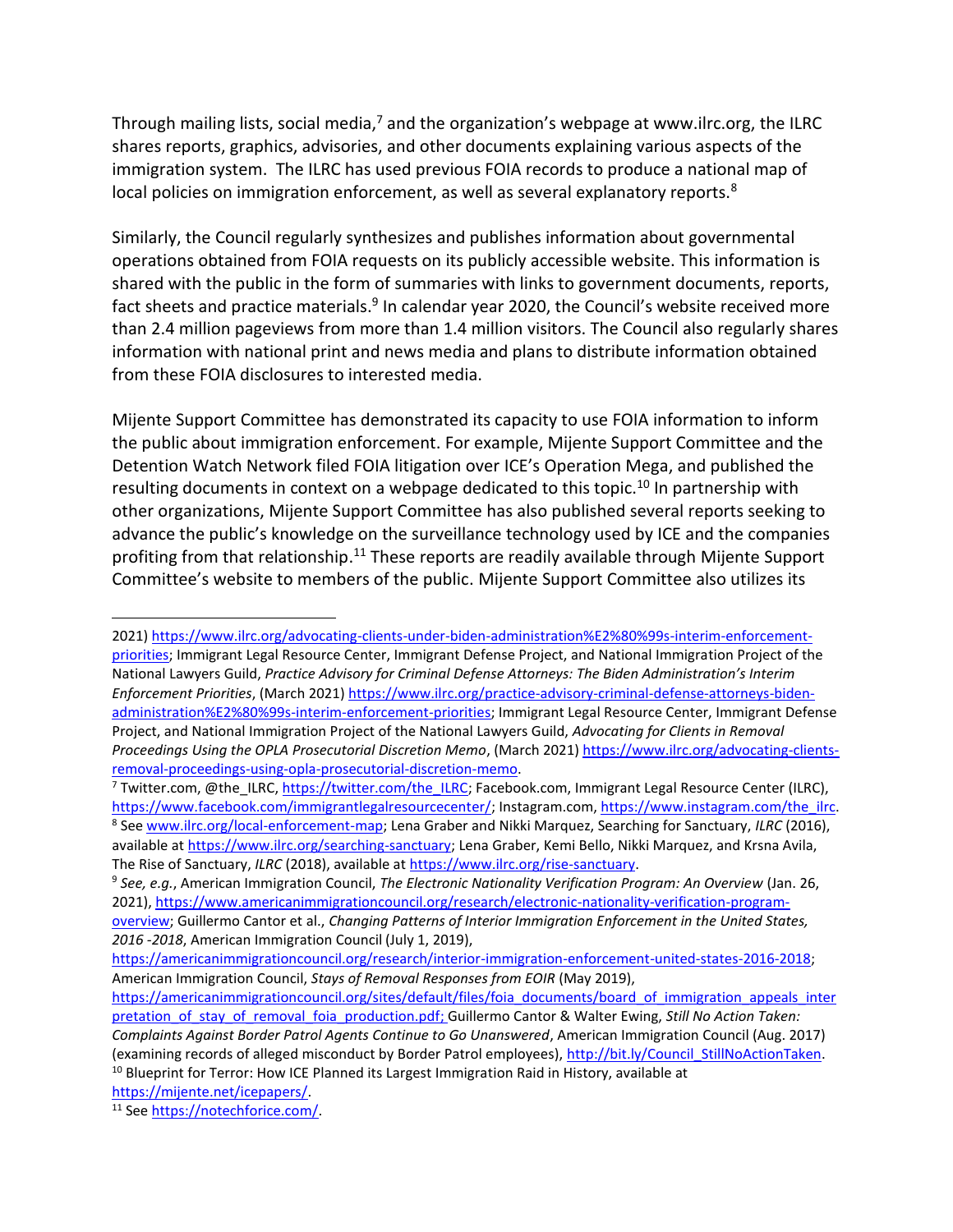website and social media to disseminate information that furthers its mission. Mijente Support Committee has over 9,000 followers on Facebook, and close to 1,000 Twitter followers.<sup>12</sup> These platforms are used to share the work of Mijente Support Committee with followers and others.

Requesters have a demonstrated ability to disseminate exactly the types of information requested herein. Further, requesters plan to employ all of the above methods when sharing and disseminating the information received by ICE pursuant to this petition. Accordingly, this satisfies the test for a fee waiver that the request and disclosure would "contribute significantly to public understanding of the operations or activities of the government." $13$ 

# **B. Disclosure of the Information is not in the Commercial Interest of Requesters**

Finally, the disclosure of records would not primarily be in the commercial interest of the Requesters. The ILRC is a non-profit  $501(c)(3)$  organization that does not primarily partake in commercial, economic, or profit-producing activity.<sup>14</sup> The information obtained through the above request would not be sold, commercialized, or used in any way to derive profit. In fact, the interactive map composed of the information obtained through the previous FOIA request is easily searchable and available at the ILRC website [\(http://www.ilrc.org\)](http://www.ilrc.org/) free of charge to all members of the public,<sup>15</sup> and the ILRC will publish the updated information received from ICE to the public in the same way.

The Council is also a not-for-profit organization that has no commercial interest in the request. The request furthers the Council's work to increase public understanding of immigration law and policy and to advocate for the fair and just administration of U.S. immigration laws as well as to protect the legal rights of noncitizens. As with all other reports and information available on the Council's website, the information that the Council receives in response to the Request will be available to immigration attorneys, noncitizens, and other interested members of the public free of charge.

Mijente Support Committee is a not-for-profit organization that plans to analyze and disseminate to the public the information gathered through this Request at no cost, and the records are not sought for any commercial purpose.

Please contact me if this fee waiver is not granted. The maximum dollar amount the ILRC is willing to pay for this request is \$100. If the amount for this request is greater than \$100, please contact me to discuss this request and associated pricing. You may deliver the requested

<sup>&</sup>lt;sup>12</sup> Twitter.com, @mijentecomite, [https://twitter.com/mijentecomite;](https://twitter.com/mijentecomite) Facebook.com, Mijente Support Committee, [https://www.facebook.com/mijentecomite.](https://www.facebook.com/mijentecomite)

<sup>13</sup> 5 U.S.C. § 552 (West 2017).

<sup>14</sup> *See Consumers' Checkbook, Center for Study of Services v. U.S. Dep't of Health and Human Services*, 502 F. Supp. 2d 79 (D.D.C. 2007) (holding that a FOIA requestor who charges fees to produce and disseminate its work does not render its interest "primarily commercial" when it charges fees only to support its operation).

<sup>15</sup> Immigrant Legal Resource Center, *National Map of Local Entanglement with ICE*, (last accessed June 1, 2017), [https://www.ilrc.org/local-enforcement-map.](https://www.ilrc.org/local-enforcement-map)